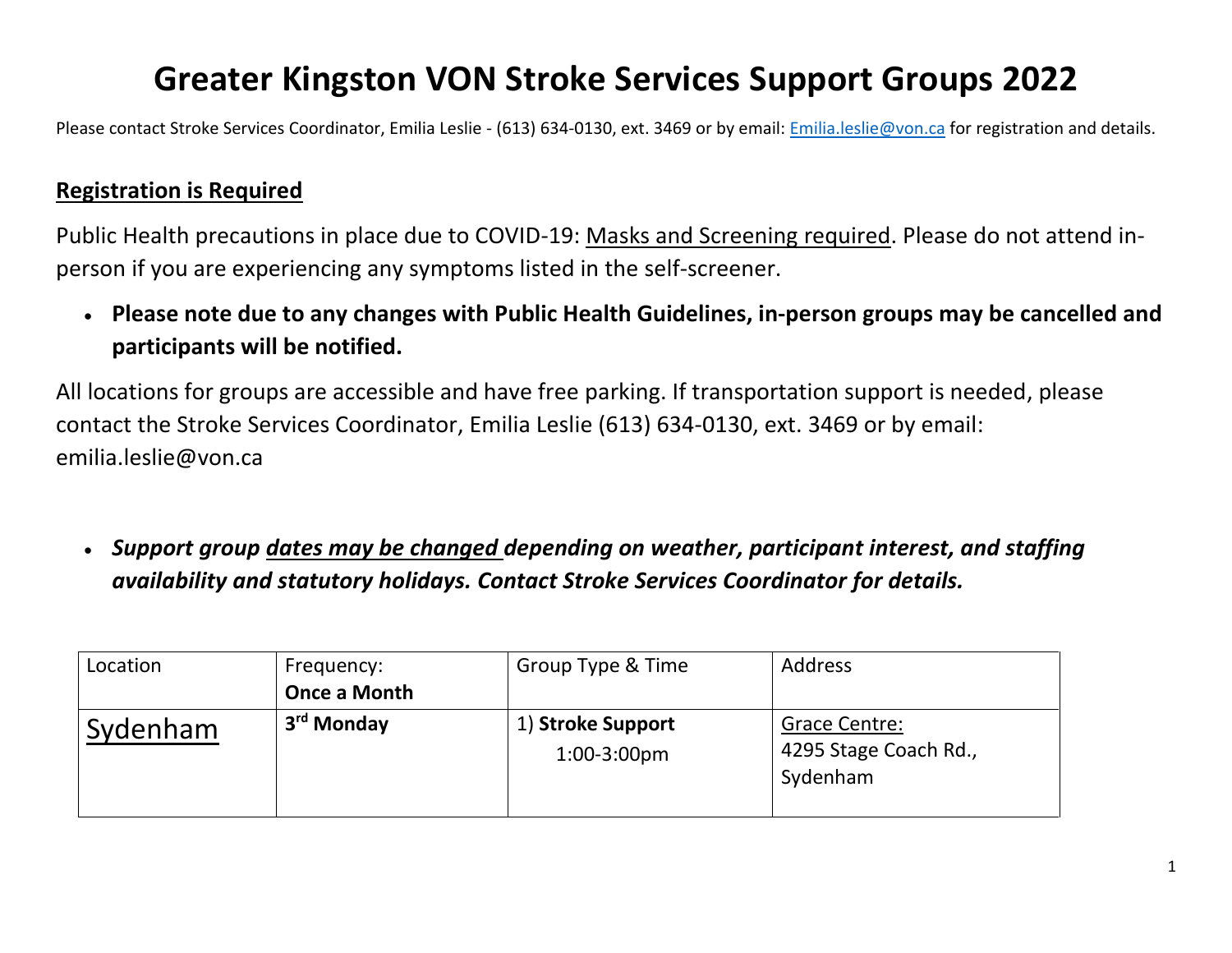#### **Greater Kingston VON Stroke Services Support Groups 2022**

Please contact Stroke Services Coordinator, Emilia Leslie - (613) 634-0130, ext. 3469 or by email: **Emilia.leslie@von.ca** for registration and details.

| Location       | Frequency:<br><b>Once a Month</b> | Group Type & Time                                                    | <b>Address</b>                                   |
|----------------|-----------------------------------|----------------------------------------------------------------------|--------------------------------------------------|
| <b>Napanee</b> | 2 <sup>nd</sup> Monday            | 1) Aphasia Peer<br>10:30-11:30am<br>2) Stroke Support<br>2:30-3:30pm | Napanee VON:<br>12 Richmond Park Dr.,<br>Napanee |

| Location | Frequency:                | Group Type & Time  | Address                     |
|----------|---------------------------|--------------------|-----------------------------|
|          | <b>Once a Month</b>       |                    |                             |
| Kingston | 4 <sup>th</sup> Wednesday | 1) Aphasia Peer    | <b>GK VON:</b>              |
|          |                           | 10:00-11:00am      | 745 Progress Ave., Unit #1, |
|          |                           |                    | Kingston                    |
|          |                           | 2) Caregiver       |                             |
|          |                           | 12:00-1:00pm       |                             |
|          |                           |                    |                             |
|          |                           | 3) Stroke Survivor |                             |
|          |                           | 2:00-3:00pm        |                             |